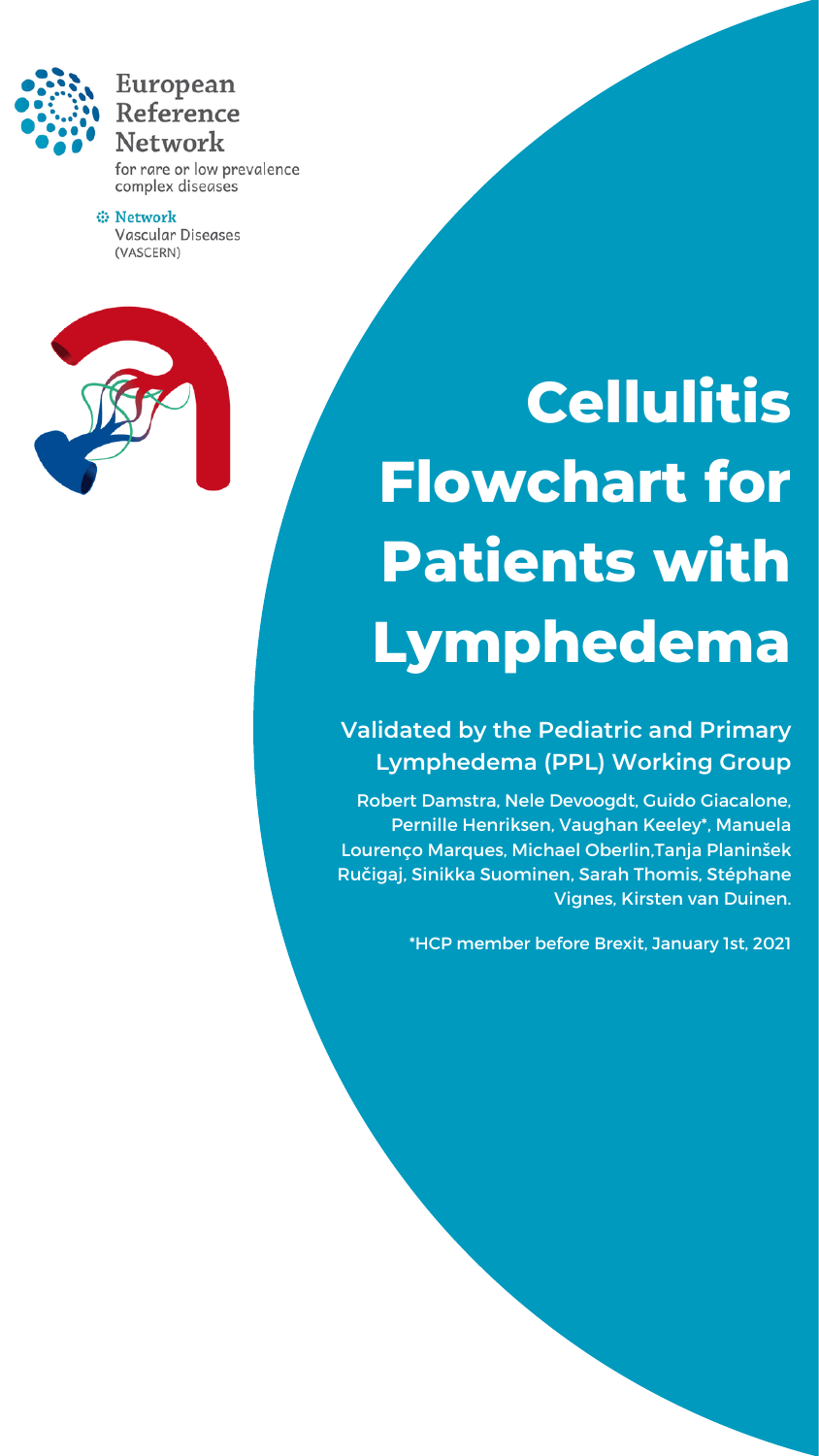

# **Cellulitis Flowchart for Patients with Lymphedema**





### **Listen to your body and pay attention to changes!**



#### **For more information:**

[YouTube:](https://www.youtube.com/c/VASCERNERNRareVascularDiseases) VASCERN Webinar: Infections and Lymphedema

[www.vascern.eu:](http://www.vascern.eu/) Do's and Don'ts Factsheet on "Compression", "Skin Care", "Cellulitis/erysipelas"